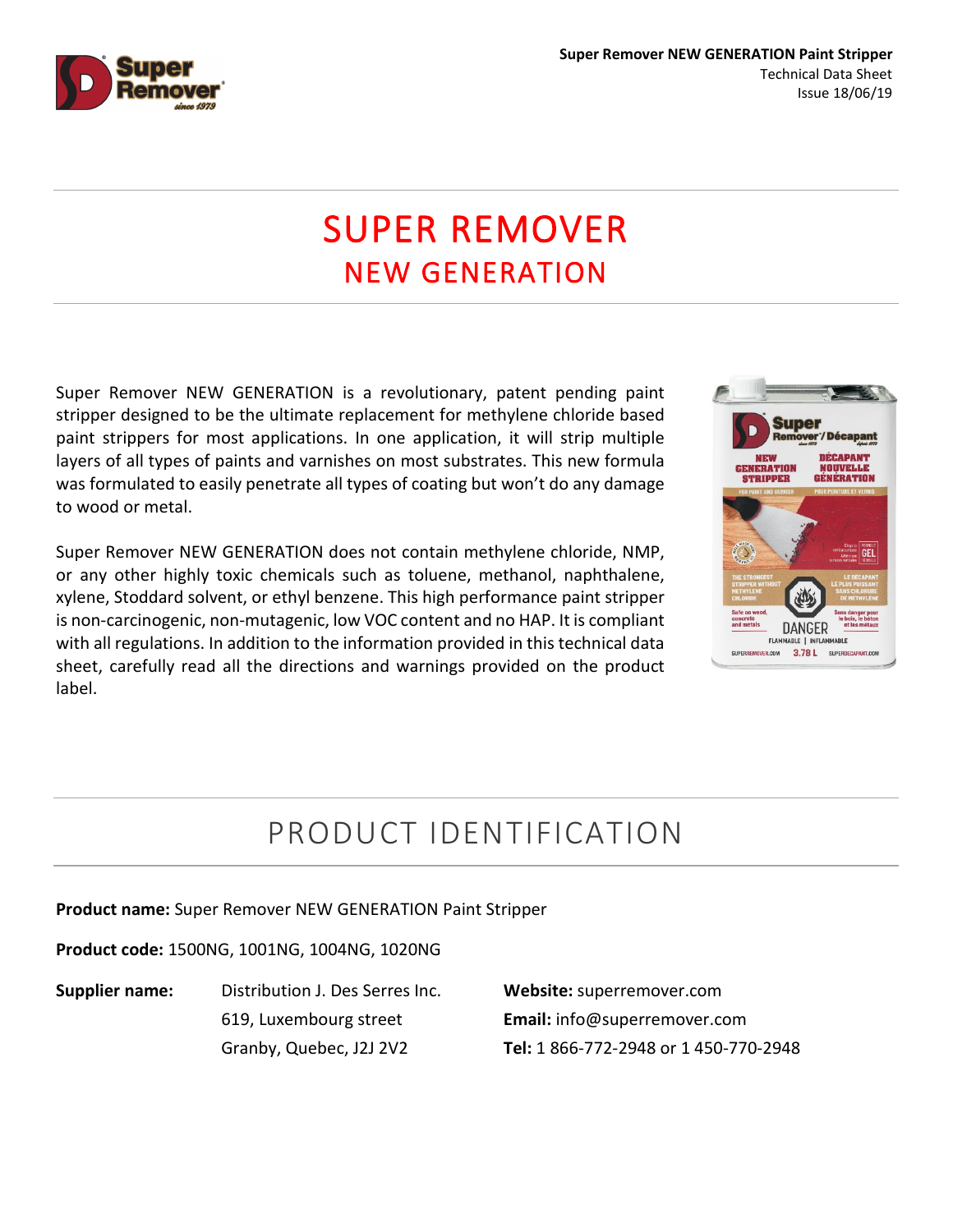

# BEFORE USING THE PRODUCT

## Personal Protective Equipment:

Always wear protective gloves and clothing as well as eye and face protection when using this product. For adequate hand protection, use Super Remover Stripping Gloves that provide a dual layer of protection (neoprene over natural rubber).

## Appropriate engineering controls:

- **Residential and professional:** Use in a well ventilated area, preferably use outside. If used indoors, be certain to have a cross ventilation and fresh air circulating across the work area to reduce vapors accumulation.
- **For industrial:** Use local exhaust ventilation or other engineering controls to keep worker exposure to airborne contaminants below any recommended or statutory limits. Use explosion-proof ventilation equipment. The engineering controls also need to keep gas, vapor or dust concentrations below any lower explosive limits:

| Lower flammable/explosive limit | 2.6% at 25 °C  |
|---------------------------------|----------------|
| Upper flammable/explosive limit | 16.0% at 25 °C |

## Substrate Compatibility:

This product can be used for wood, metal, and concrete. Do not use this product on fiberglass, vinyl, linoleum, rubber, acrylic and plastic substrates. If you have another kind of substrate than the ones listed, please call our toll-free number 1 866-772-2948.

## Application Weather and Temperature:

For best result, use the product in a shaded area. If the surface is directly exposed to the sun, the product will evaporate and dry faster. If rainfall occurs, water will act as a neutralizing agent and the stripping reaction will stop. The product will provide the best performance if used when ambient temperatures are between 10°C to 30°C. The melting and boiling points for this product are:

| Melting/Freezing point              | $\sim$ -58°C (-72.4°F) |
|-------------------------------------|------------------------|
| Initial boiling point/boiling range | >75°C (167°F)          |

## Surface Preparation:

Prior to starting your stripping project, be sure that the surface is clean and dry. Protect and cover all areas that are not designated to be stripped.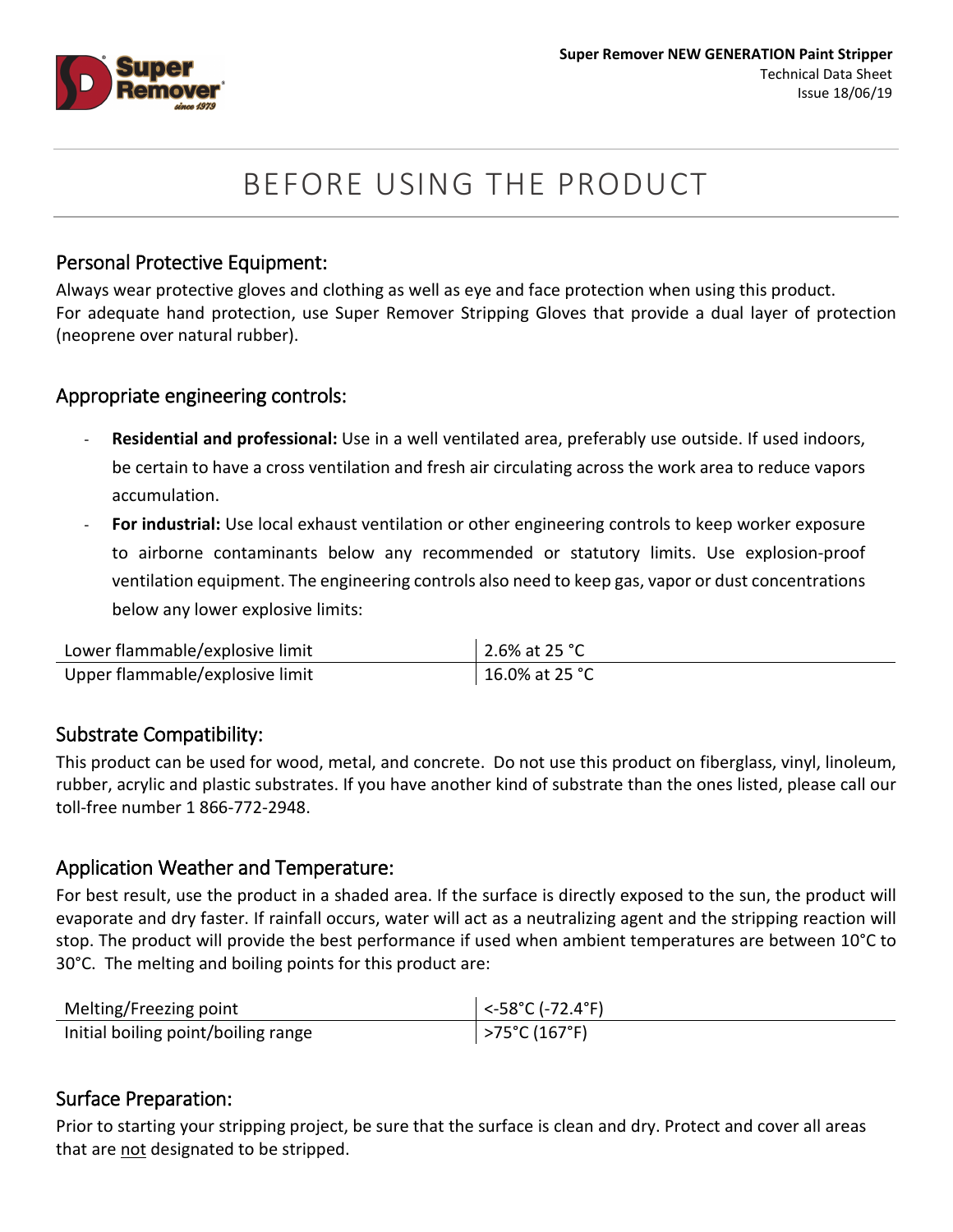

# USING THE PRODUCT

# Opening and Closing the Product:

To open this product, follow the procedure shown on the cap. Open the cap with caution since the contents of the product may be under pressure from excessive temperature variations encountered during shipping and handling. To avoid splatters when opening the cap, place a rag over the safety seal and open carefully. Close the cap tightly after each use, and wipe clean any excess product that is on the surface of the container. Store the container in a cool place, preferably less than 24°C and away from any direct sunlight.

## Test Area:

It is recommended to first conduct stripping within a small test area for each type of substrate and coating type prior to stripping the entire area. By first stripping a test area, the proper dwell time and thickness to apply the product can be properly determined **for yourspecific stripping project**. If this step is skipped, then it could result in:

1) The need for more than one paint stripper application to complete the stripping project;

2) More paint stripper being applied than necessary to complete the paint stripping project.

# Application Rate:

Super Remover NEW GENERATION provides an average spread rate of approximately 0,75 to 2,4 square meters per Litre (30-100 square feet per gallon). The application rate **may vary based on numerous factors** such as: inside or outside application, horizontal or vertical application, substrate texture, substrate porosity, number of coating layers, and coating type (Refer to APPLICATION TIPS section).

# Application Steps:

- 1. Pour a thick coat of Super Remover NEW GENERATION directly onto the surface to be stripped.
- 2. Spread evenly and rapidly with a paint brush, using a single stroke in a single direction, to create a uniform layer. A thick layer will prevent the product from drying (the thinner the layer, the faster it dries).
- 3. Let stand for a minimum of 15 minutes. Do not rush this step. Wait until the coating is completely softened and easily removable. Do not let it dry, add more product if necessary. Do not manipulate the paint stripper after its application until ready to remove, this will interfere with the vapor barrier. **The time required for the paint stripper to work will vary depending on the type of coating(s) and the number of layers to be removed.**
- 4. Use a plastic, metal or wooden spatula or scraper to test a small area and to see if the paint stripper has penetrated all layers after 15 minutes. If not, let the paint stripper rest on the surface for a longer period.
- 5. When you notice that the product has reached its maximum effect for a single application, remove the residues. If some coating still needs to be removed, repeat steps 1, 2 and 3.
- 6. For wood surfaces, when most of the work is done, use a Super Remover stripping pad with a small amount of paint stripper and follow the wood grain to remove the rest of the coating.
- 7. To clean the surface thoroughly, use a damp cloth with water or denatured alcohol for certain types of wood, this will prevent the activation of microscopic mushroom spores.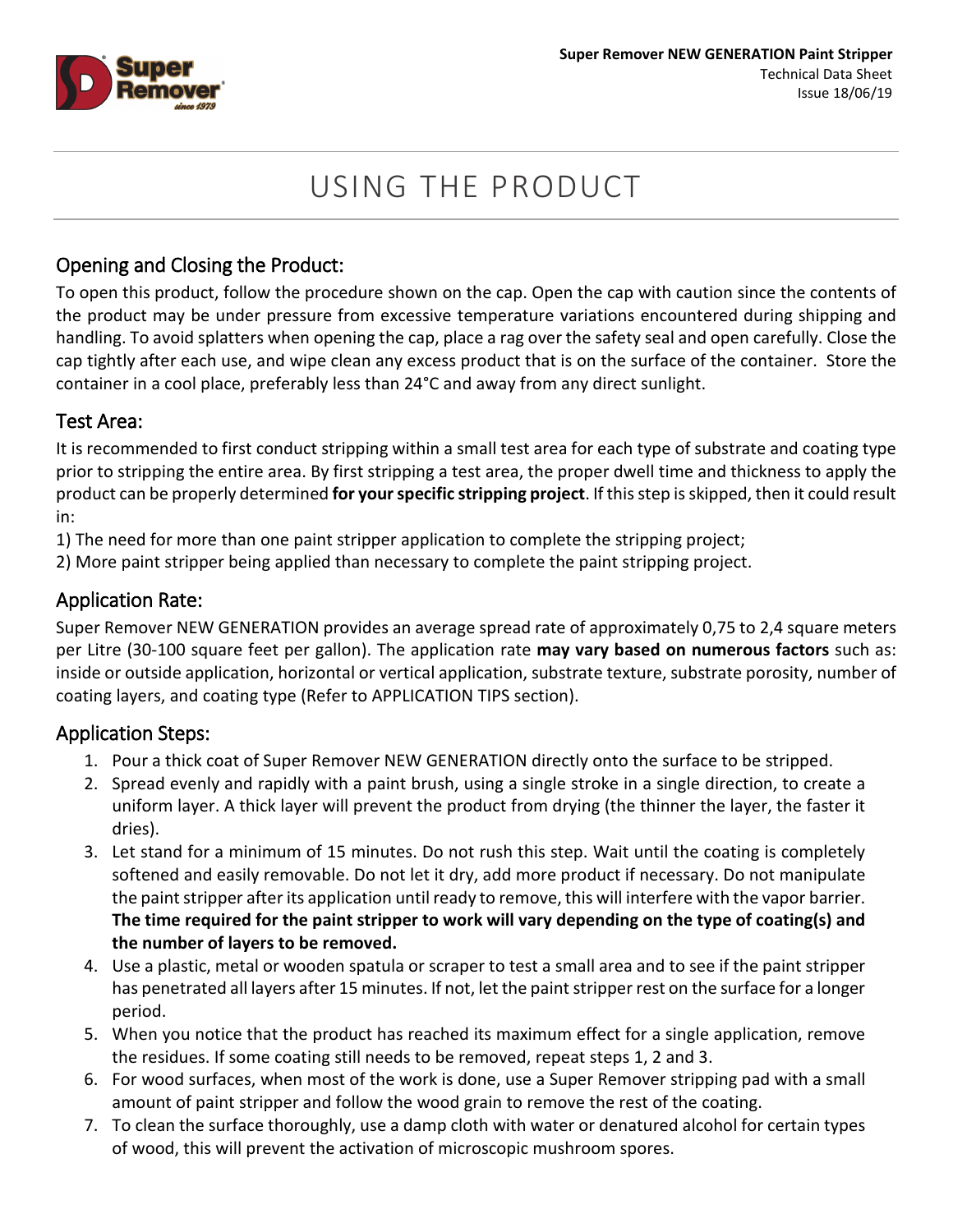

# Application Tips:

- For very resistant coatings, apply a plastic film (saran wrap, garbage bag, painter's plastic tarp) over the paint stripper. The plastic film will prevent the paint stripper from drying and stay active for at least 12 hours. Let it sit for several hours or overnight.
- $\checkmark$  For vertical application, best performance is obtained if the product is cold, if your room temperature is below 24°C the viscosity will be ideal. If the product is too hot it will become more liquid. If desired, place the Super Remover NEW GENERATION in its original container in the refrigerator, make sure the cap is closed and well tightened and make it cool down for 1 or 2 hours, this will raise the viscosity.
- $\checkmark$  In a case of a moveable surface like furniture, place the surface to be stripped horizontally, this way the product will remove more layers in a single application.
- $\checkmark$  For best results, scratch the surface of the coating before applying the product, it will help the product to penetrate the coating faster.
- $\checkmark$  If you poured a thick layer of paint stripper, the stripping residues should still be wet. You can immediately reuse the product to cover another surface to be stripped. The second application will not be as effective but will remove most of the coating. For best result, pour a fresh layer of paint stripper over it.

# AFTER USING THE PRODUCT

# Disposal:

Consult your municipality's regulations on the safe disposal of paint and paint stripper residues, including soiled rags and containers.

# Limited warranty:

Since the seller and the manufacturer do not have any control over the condition and method of application the warranty covers only the replacement of Super Remover NEW GENERATION professional grade product. For any problem, do not return the product to the retailer. Please write to us at [info@superremover.com](mailto:info@superremover.com) or call our tollfree number 1 866-772-2948.

# Further Information:

For tips, questions, information or guidelines before using this product, feel free to contact us by calling our tollfree number 1 866-772-2948 or, visit our website. A safety data sheet is also available on our website in the product section.